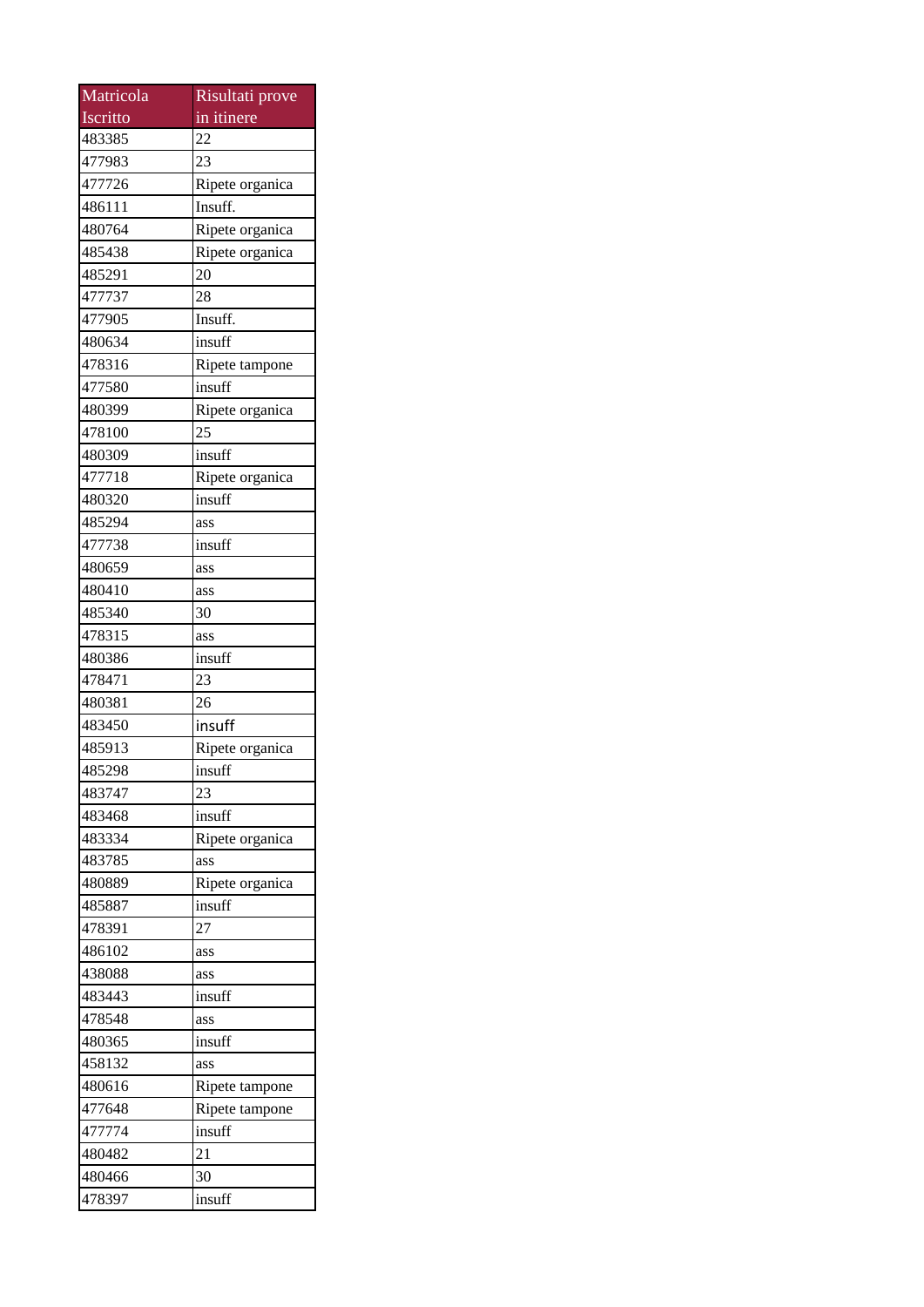| 480828 | insuff          |
|--------|-----------------|
| 477839 | 29              |
| 480567 | insuff          |
| 478115 | ass             |
| 480328 | Ripete organica |
| 483366 | ass             |
| 477932 | ass             |
| 485564 | Ripete organica |
| 480778 | ass             |
| 483298 | ass             |
| 480807 | ass             |
| 480335 | Ripete organica |
| 459262 | insuff          |
| 480494 | insuff          |
| 477961 | insuff          |
| 477637 | 28              |
| 477573 | 24              |
| 485318 | ass             |
| 480165 | insuff          |
| 478505 | 30              |
| 485301 | insuff          |
| 483263 | ass             |
| 480385 | insuff          |
| 478206 | 28              |
| 483737 | 24              |
| 480321 | 23              |
| 477689 | 30              |
| 480643 | 25              |
| 478271 | insuff          |
| 480487 | ass             |
| 470646 | 30              |
| 477654 | 27              |
| 480612 | 26              |
| 478314 | 24              |
| 483438 | ripete tampone  |
| 478331 | 18              |
| 478318 | 28              |
| 480430 | insuff          |
| 483495 | 28              |
| 483472 | insuff          |
| 478284 | ass             |
| 483608 | 27              |
| 480353 | ass             |
| 485429 | insuff          |
| 477996 | Ripete tampone  |
| 480421 | Ripete organica |
| 477633 | insuff          |
| 477575 | $\overline{21}$ |
| 483381 | insuff          |
|        | 18              |
| 480496 |                 |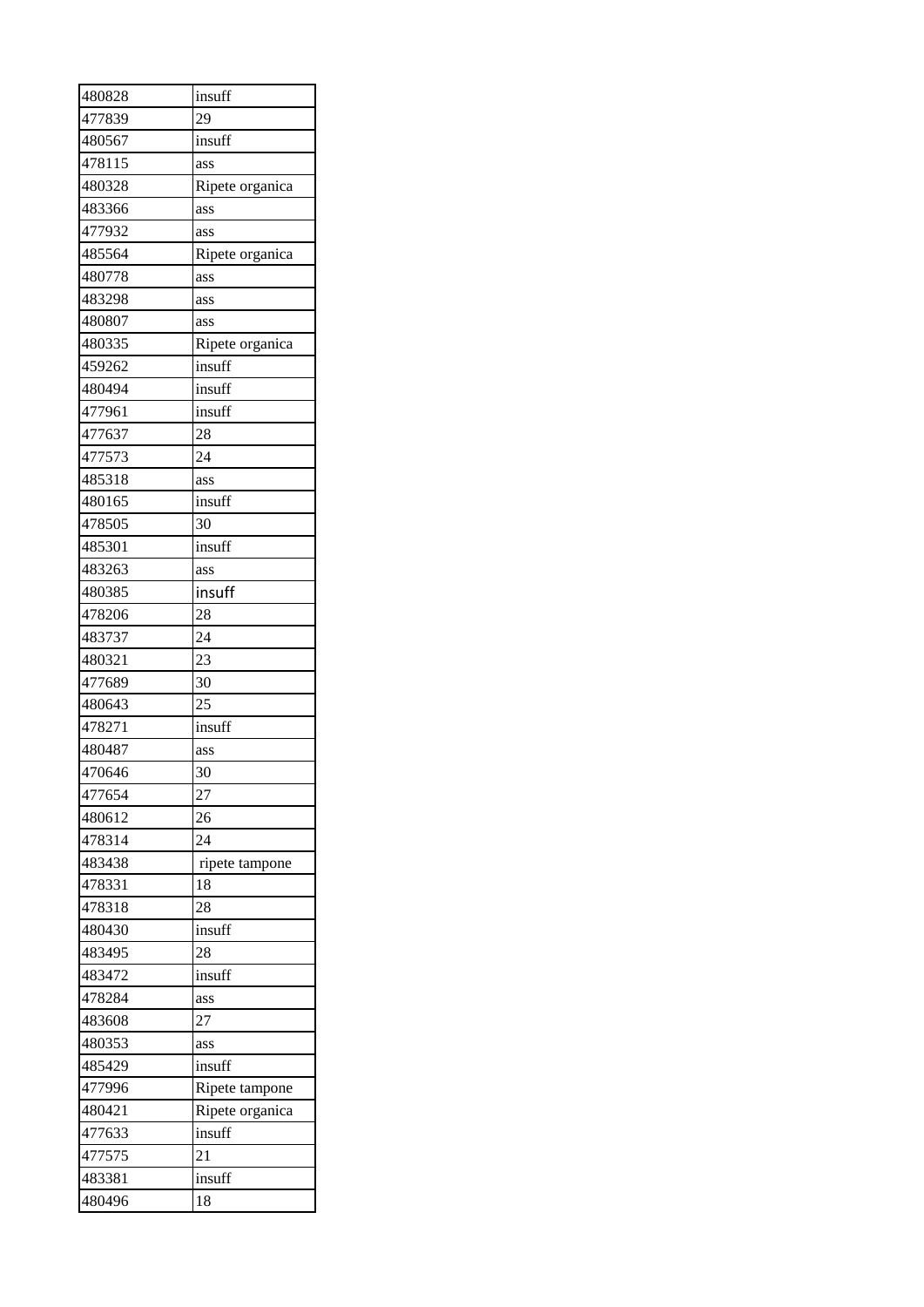| 483793 | 26              |
|--------|-----------------|
| 485338 | insuff          |
| 485641 | ass             |
| 485477 | insuff          |
| 480448 | 24              |
| 483054 | insuff          |
| 483386 | ass             |
| 477576 | insuff          |
| 483286 | Ripete tampone  |
| 480395 | ass             |
| 425850 | insuff          |
| 480633 | 30              |
| 477574 | Ripete organica |
| 480871 | ass             |
| 483663 | Ripete tampone  |
| 480922 | Ripete organica |
| 477971 | Ripete tampone  |
| 480380 | 21              |
| 480690 | 30              |
| 479200 | 21              |
| 477729 | Ripete tampone  |
| 485600 | insuff          |
| 477641 | insuff          |
| 485316 | ass             |
| 483532 | insuff          |
| 477678 | insuff          |
| 485390 | ass             |
| 483579 | ass             |
| 473758 | 30 ric          |
| 478277 | 25              |
| 480528 | Ripete organica |
| 478183 | insuff          |
| 483791 | 30              |
| 480405 | 28-30           |
| 483408 | Ripete organica |
| 486197 | insuff          |
| 480446 | ass             |
| 483454 | 24              |
| 480513 | insuff          |
| 480355 | ass             |
| 480327 | 28              |
| 478041 | 27              |
| 485580 | 19              |
| 483406 | insuff          |
| 480315 | insuff          |
| 477792 | 24              |
| 480874 | 18              |
| 478110 | ass             |
| 483287 | insuff          |
| 486048 | rit             |
|        |                 |